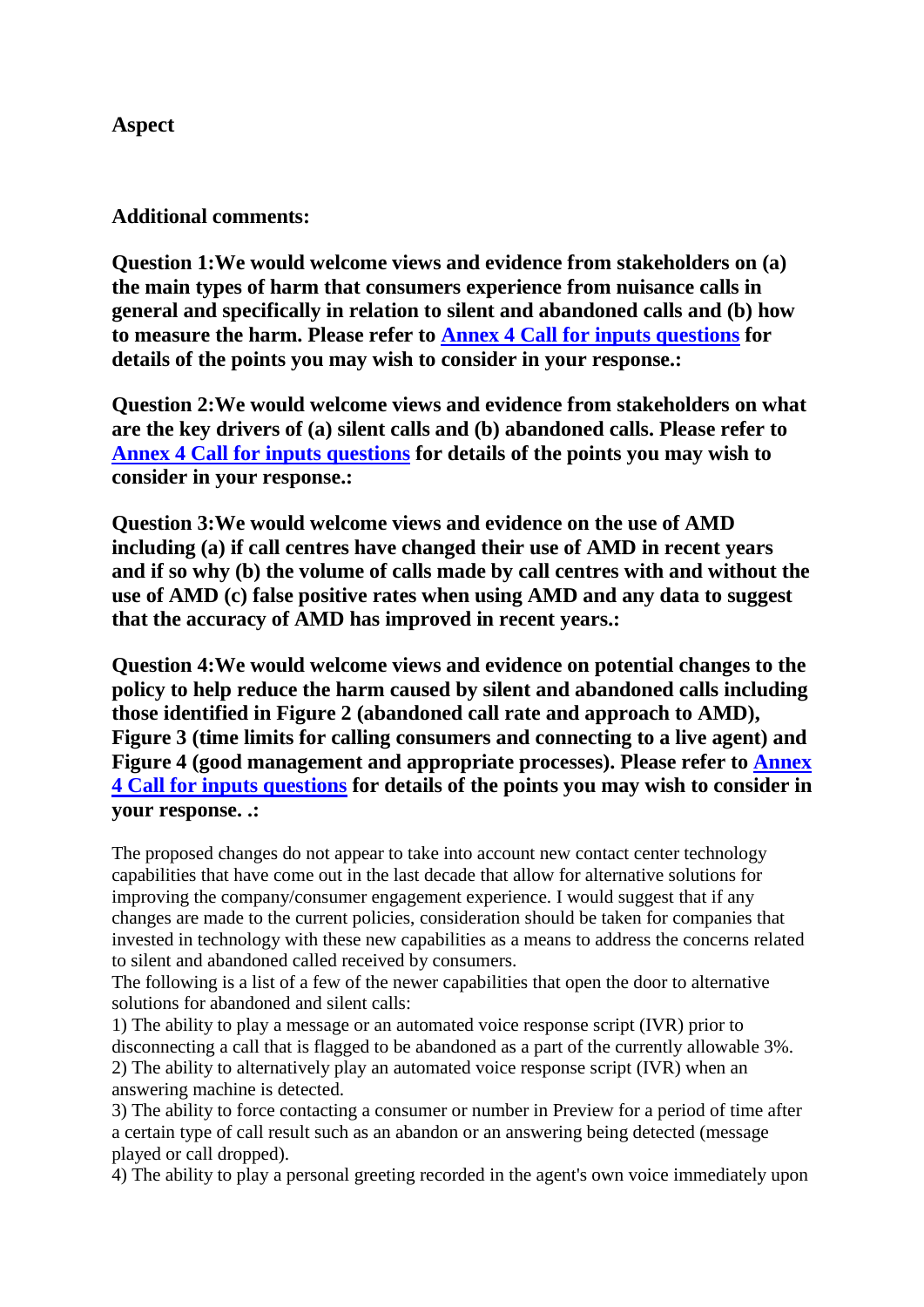connecting a call to an agent.

The following are two examples how these capabilities can be implemented to improve the consumer's experience during the engagement process.

Example 1:

Upon an ACS detecting and answering machine, the ACS could play an automated response (IVR) first asking if a human has answered (standard wording could be defined), and if yes, then press or say "X" to be routed to an agent. If there is no response, then the ACS can leave a message. If a message was left, force subsequent attempts for a period of time (e.g. 24 or 72 hours) to require a live agent to place those subsequent calls.

Benefits related to Example 1:

By playing an automated voice script (IVR), false positives will allow the consumer to hear sound and not have a silent call as well as allowing them to speak to an agent. This process will also allow companies to get a much better idea of what their true false positive rate is and allow the resulting statistics to be entered into their ACS for adjusting abandoned rate calculation. Companies will avoid having to make another attempt at a later time which could have the same false positive result costing them more money as well as annoying their customer. By forcing subsequent calls to be placed by a live agent for a period of time, a feedback mechanism would be in place to prevent a company from inadvertently bombarding a consumer with automated follow up calls in case they have issues responding to the IVR script being played.

Variants:

Variant 1: For solicitation calls for which there is no pre-existing relationship with or consent from the consumer identified as an answering machine (i.e. false positive detection), the IVR could alternatively offer an automated opt-out script to remove the consumer from the system preventing any future attempts.

Variant 2: A similar process can be used for abandoned calls where an IVR script is played prior to disconnecting with the consumer.

Example 2:

When a company is running a live agent outbound predictive campaign using an ACS, play a greeting recorded by the agent the consumer was connected to stating the agent's name and the name of the calling company. After which the agent immediately starts to engage with the consumer.

Benefits related to Example 2:

Timing issues were identified as a possible reason for a percentage of silent calls.

Immediately upon connecting a consumer with an agent within two seconds, an agent may not always respond immediately for a variety of reasons. The result is that even though the ACS connected the consumer within two seconds, the consumer experiences a silent period greater than two seconds. If a recorded greeting is immediately played upon connection, the false silent time will be eliminated. In order to prevent abuse and disorientation from the consumer hearing two different voices, the recording should be one made by the same agent that the consumer is connected to after they have been connected. This will provide an audit mechanism to prevent the practice of placing a consumer on hold with a generic message during an outbound call.

**Question 5:We would welcome views and evidence on potential changes that could be made to the policy relating to the a) current five general examples of persistent misuse (misuse of automated calling systems, number-scanning, misuse of a CLI facility, misuse for dishonest gain ? scams, and misuse of allocated telephone numbers) or b) other examples of persistent misuse. Please**